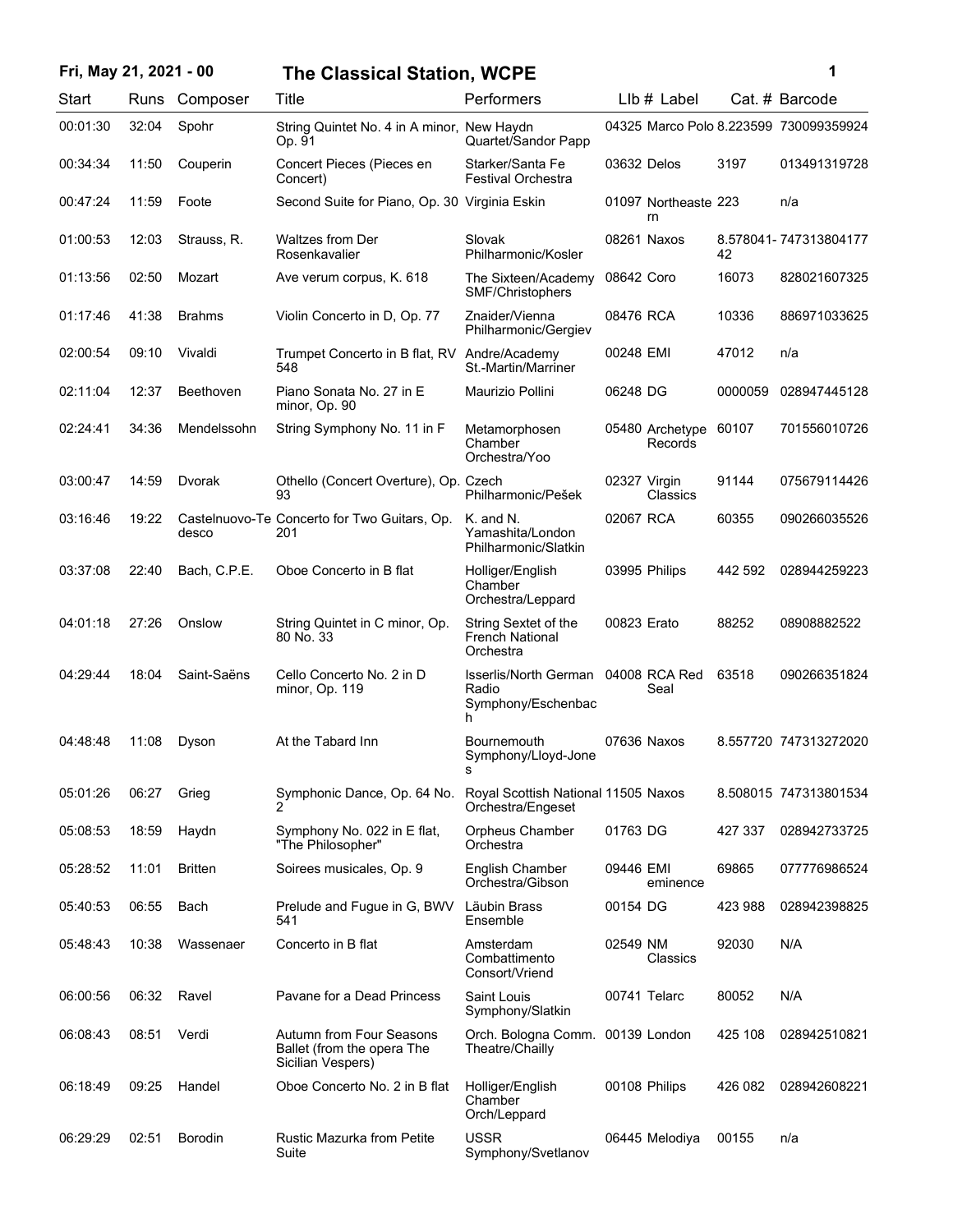| Fri, May 21, 2021 - 06 |       |                  | <b>The Classical Station, WCPE</b>                                        |                                                          |            |                                 |                | 2                     |
|------------------------|-------|------------------|---------------------------------------------------------------------------|----------------------------------------------------------|------------|---------------------------------|----------------|-----------------------|
| Start                  | Runs  | Composer         | Title                                                                     | Performers                                               |            | $Llb#$ Label                    |                | Cat. # Barcode        |
| 06:33:55               | 06:48 | Schubert         | 3rd mvt (Scherzo) from Piano<br>Trio No. 1 in B flat, D. 898              | Braley/Capucon/Capuc 06904 Virgin<br>on                  |            | Classics                        | 365476         | 094636547626          |
| 06:41:58               | 08:42 | Vivaldi          | Violin Concerto in E, Op. 3 No.<br>12                                     | Wilcock/Academy of<br>Ancient<br>Music/Hogwood           |            | 00894 L'Oiseau-L 414 554<br>yre |                | 028941455420          |
| 06:51:55               | 07:13 | Chopin           | Nocturne in G minor, Op. 37<br>No. 1                                      | Claudio Arrau                                            |            | 04009 Philips                   |                | 5278373 717794783728  |
| 07:00:43               | 08:18 | Strauss, Josef   | Delirium                                                                  | Vienna<br>Philharmonic/Jansons                           | 10122 Sony |                                 | 772            | 88691913 886919137729 |
| 07:10:16               | 03:11 | Mozart           | 3rd mvt (Menuet & trio) from<br>Symphony No. 35 in D, K. 385<br>"Haffner" | Bavarian RSO/Kubelik 00600 CBS                           |            |                                 | 44647          | 07464446472           |
| 07:14:42               | 09:04 | Schumann         | Overture to Hermann and<br>Dorothea, Op. 136                              | Philharmonia/Muti                                        | 02252 EMI  |                                 | 67319          | 077776731926          |
| 07:25:01               | 08:37 | <b>Berlioz</b>   | Le Corsaire Overture, Op. 21                                              | Suisse Romande<br>Orchestra/Ansermet                     |            | 08934 London                    | 433 713        | 028943371322          |
| 07:35:13               | 07:01 | Mahler           | 2nd mvt (Trio) from Symphony Philharmonia/Zander<br>No. 1 in D, "Titan"   |                                                          |            | 04006 Telarc                    | 80628          | 089408062827          |
| 07:43:29               | 05:36 | Respighi         | Bells of Paris from Ancient Airs CBC Vancouver<br>& Dances, Suite No. 2   | Orch/Bernardi                                            | 03922 CBC  |                                 | 96             | 059582059623          |
| 07:50:20               | 08:19 | Saint-Saëns      | Phaeton, Op. 39                                                           | Pittsburgh<br>Symphony/Maazel                            | 03953 Sony |                                 | 53979          | 074645397924          |
| 08:00:14               | 08:21 | Albinoni         | Trumpet Concerto in B flat, Op. Andre/Academy St.<br>7 No. 3              | Martin/Marriner                                          | 00526 RCA  |                                 | 5864           | 07863558642           |
| 08:09:35               | 09:28 | Dvorak           | Carnival Overture, Op. 92                                                 | <b>Boston</b><br>Symphony/Ozawa                          | 02621 Sony |                                 | 46687          | 07464466872           |
| 08:20:03               | 10:01 | Bach, J.C.       | Harp Concerto in D                                                        | Chalan/Antiqua Musica 01757 Philips<br>Orchestra/Couraud |            |                                 | 422 288        | 028942228825          |
| 08:31:04               | 07:29 | Czerny           | <b>Brilliant Rondo</b>                                                    | Beyer/Dagul/Dagul                                        | 02003 Four | Hands<br>Music                  | 882            | N/A                   |
| 08:40:08               | 06:36 | <b>Beethoven</b> | Finale from Symphony No. 4 in Minnesota<br><b>B</b> flat, Op. 60          | Orchestra/Vanska                                         | 08197 Bis  |                                 | 1825/26        | 731859182526<br>5     |
| 08:49:35               | 11:37 | Falla            | Suite populaire espagnole                                                 | Bailey/Falla                                             |            | 10011 Zenph                     | 1001           | 634457549029          |
| 09:03:02               | 23:24 | Copland          | Appalachian Spring                                                        | L.A.<br>Philharmonic/Mehta                               |            | 05943 Decca                     | B000123<br>1   | 028947524526          |
| 09:27:56               | 05:11 | Chopin           | Nocturne in G, Op. 37 No. 2                                               | Fou Ts'ong                                               | 04554 Sony |                                 | 53249          | 074645324920          |
| 09:34:57               | 25:01 | Mendelssohn      | Cello Sonata No. 2 in D, Op. 58 Maisky/Tiempo                             |                                                          | 05832 DG   |                                 | 289 471<br>565 | 028947156529          |
| 10:01:58               | 13:59 | Mozart           | 12 Variations in C on "Twinkle, Andras Schiff<br>Twinkle", K 265          |                                                          |            | 01657 London                    | 421 369        | 028942136922          |
| 10:17:57               | 42:00 | Beethoven        | Violin Concerto in D, Op. 61                                              | Midori/Festival Strings<br>Lucerne/Dodds                 |            | Downk Warner<br>Classics        | 002545         | GBAYC2 190295142612   |
| 11:01:47               | 08:25 | Waxman           | Suite from Rebecca                                                        | Danish National<br>Symphony/Mauceri                      |            | Downk Toccata<br>Classics       | n/a            | n/a                   |
| 11:11:42               | 07:48 | Sibelius         | Finlandia, Op. 26                                                         | Boston<br>Symphony/Davis                                 |            | 03991 Philips                   | 446 160        | 028944616026          |
| 11:21:20               | 40:28 | ov               | Rimsky-Korsak Scheherazade, Op. 35                                        | Druian/Minneapolis<br>Symphony/Dorati                    |            | 05047 Mercury                   | 462 953        | 028946295328          |
| 12:03:38               | 03:02 | Handel           | Largo from Xerxes                                                         | Philharmonia Virtuosi<br>NY/Kapp                         | 04566 Sony |                                 | 62640          | 074646264027          |
| 12:08:10               | 26:17 | Mozart           | Symphony No. 25 in G minor,<br>K. 183                                     | Prague Chamber<br>Orch/Mackerras                         |            | 05596 Telarc                    | 80300          | 089408030024          |
| 12:35:57               | 03:33 | Steiner          | Tara's Theme from Gone with<br>the Wind                                   | Perlman/Boston<br>Pops/Williams                          | 10892 Sony |                                 | 60773          | 074646077320          |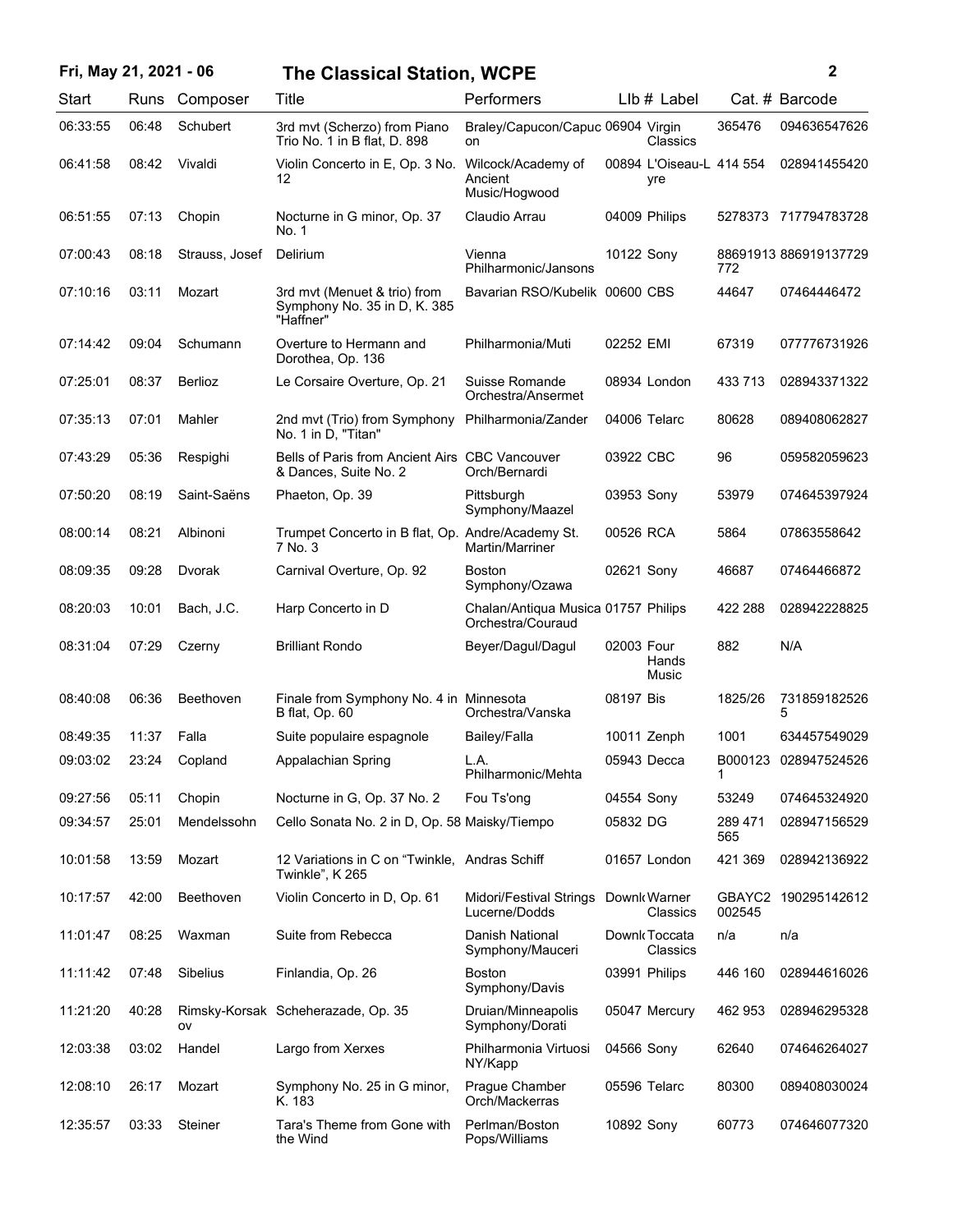| Fri, May 21, 2021 - 12 |       |                     | <b>The Classical Station, WCPE</b>                                                     |                                                            |              |                                  |         | $\mathbf{3}$          |
|------------------------|-------|---------------------|----------------------------------------------------------------------------------------|------------------------------------------------------------|--------------|----------------------------------|---------|-----------------------|
| Start                  | Runs  | Composer            | Title                                                                                  | Performers                                                 |              | $Llb#$ Label                     |         | Cat. # Barcode        |
| 12:40:45               | 04:43 | <b>Brahms</b>       | How lovely is thy dwelling place Slovak Philharmonic<br>from A German Requiem          | Chorus and<br>RSO/Rahbari                                  |              | 08237 Naxos                      | 99      | 8.558198-636943819821 |
| 12:46:58               | 12:31 | Smetana             | The Moldau from Ma Vlast (My<br>Fatherland)                                            | Bamberg<br>Symphony/Hrusa                                  |              | 13216 Tudor                      | 7196    | 812973011965          |
| 13:01:19               | 08:47 | Saint-Saëns         | Havanaise, Op. 83                                                                      | Ma/Stott                                                   | 04832 Sony   |                                  | 87287   | D 148530              |
| 13:11:36               | 40:14 | Bach                | Goldberg Variations, BWV 988 Catalyst Quartet                                          |                                                            | 12388 Azica  |                                  | 71300   | 787867130025          |
| 13:53:20               | 06:12 | Gottschalk          | Souvenir of Puerto Rico                                                                | Leonard Pennario                                           | 07499 Angel  |                                  | 64667   | 077776466729          |
| 14:01:22               | 06:45 | Copland             | Danzon Cubano                                                                          | <b>NY</b><br>Philharmonic/Bernstein                        | 04129 Sony   |                                  | 47544   | 07464475442           |
| 14:09:52               | 31:28 | Walton              | Troilus and Cressida,<br><b>Symphonic Suite</b>                                        | City of Birmingham<br>Symphony/Grazinyte-T<br>yla          |              | Downk Deutsche<br>Grammaph<br>on | n/a     | 000289483928<br>58    |
| 14:43:05               | 07:01 | Suppe               | <b>Light Cavalry Overture</b>                                                          | Montreal<br>Symphony/Dutoit                                |              | 00225 London                     | 414 408 | 028941440822          |
| 14:51:51               | 07:35 | Rossini             | Overture to The Barber of<br>Seville                                                   | Vienna<br>Philharmonic/Sargent                             |              | 03679 Seraphim/ 69137<br>EMI     |         | 724356913721          |
| 15:01:16               | 28:34 | <b>Brahms</b>       | Horn Trio in E flat, Op. 40                                                            | R. King/A. Lee/O.<br>Shaham                                | 11844 Troy   |                                  | 1325    | 034061132523          |
| 15:31:35               | 02:33 | Debussy             | The Girl with the Flaxen Hair<br>from Preludes, Book I                                 | Paul Jacobs                                                |              | 02242 Elektra/No 73031<br>nesuch |         | 075597303124          |
| 15:35:53               | 09:11 | Stravinsky          | Selections from Firebird Suite                                                         | Chicago<br>Symphony/Levine                                 | 05107 Walt   | Disney                           | 60986-7 | 050086098675          |
| 15:46:49               | 12:36 | Mozart              | Divertimento No. 14 in B flat, K. Orpheus Chamber<br>270                               | Orchestra                                                  | 00213 DG     |                                  | 415 669 | 028941566928          |
| 16:00:40               | 10:34 | Ponchielli          | Dance of the Hours from La<br>gioconda                                                 | Gothenburg<br>Symphony/Jarvi                               | 02200 DG     |                                  | 429 494 | 028942949423          |
| 16:12:09               | 06:50 | Rachmaninoff        | Vocalise                                                                               | McNair/Baltimore<br>Symphony/Zinman                        |              | 02424 Telarc                     | 80312   | 089408031229          |
| 16:19:54               | 07:56 | Arnold              | Little Suite No. 1, Op. 80                                                             | Dallas Wind<br>Symphony/Junkin                             |              | 03475 Reference 66<br>Recordings |         | 03091110662           |
| 16:28:45               | 03:42 | Gounod              | Funeral March of a Marionette                                                          | Saint Louis<br>Symphony/Slatkin                            | 01588 RCA    |                                  | 7716    | 07863-57716-2<br>6    |
| 16:33:42               | 10:09 | Svendsen            | Norwegian Rhapsody No. 2,<br>Op. 19                                                    | Bergen<br>Symphony/Andersen                                |              | 01483 Polygram                   | 50009   | 02890500092           |
| 16:44:46               | 03:31 | Bach                | Allemande from Cello Suite No. Yo-Yo Ma<br>3 in C, BWV 1009                            |                                                            | 05625 Sony   | Classical                        | 63203   | 074646320327          |
| 16:49:12               | 09:42 | Hoffmann,<br>E.T.A. | Overture to Undine                                                                     | Berlin Radio<br>Symphony/Zagrosek                          |              | 00884 Schwann                    | 11627   | N/A                   |
| 17:00:09               | 14:39 | Smetana             | Vysehrad from Ma Vlast (My<br>Fatherland)                                              | Royal Liverpool<br>Philharmonic/Pešek                      | 03335 Virgin |                                  | 61223   | 724356122321          |
| 17:15:43               | 04:32 | Granados            | Zapateado from Spanish<br>Popular Songs                                                | Alicia de Larrocha                                         |              | 00363 London                     | 410 288 | 028941028822          |
| 17:21:10               | 07:00 | Einaudi             | Divenire for violin, cello, strings Samuelsen/Samuelsen 12450 Mercury<br>and two harps | /RLPO/Petrenko                                             |              | Classics                         |         | 481 1487 028948114870 |
| 17:29:25               | 06:23 | Tchaikovsky         | Waltz of the Flowers from The<br>Nutcracker, Op. 71                                    | <b>NY</b><br>Philharmonic/Bernstein                        | 05484 Sony   | Classical                        | 63162   | 074646316221          |
| 17:36:43               | 04:17 | <b>Nielsen</b>      | Overture to Maskarade                                                                  | Danish National Radio 07778 Dacapo<br>Symphony/Dausgaard   |              |                                  |         | 6.220518 747313151868 |
| 17:41:55               | 09:15 | Benjamin            | Cantata: The Storm Clouds<br>(from The Man Who Knew Too Philharmonic/E.<br>Much)       | Henry/Royal<br>Bernstein                                   | 09867 Milan  |                                  | 36095   | 731383609527          |
| 17:52:05               | 07:20 | Verdi               | Grand March from Aida (for<br>orchestra)                                               | Vienna<br>Philharmonic/Maazel                              | 11760 Sony   |                                  | 052     | 88883712888837120524  |
| 18:00:40               | 07:46 | Sibelius            | Finlandia, Op. 26                                                                      | Christopher Jacobson 13152 Pentatone 5186 577 827949057762 |              |                                  |         |                       |